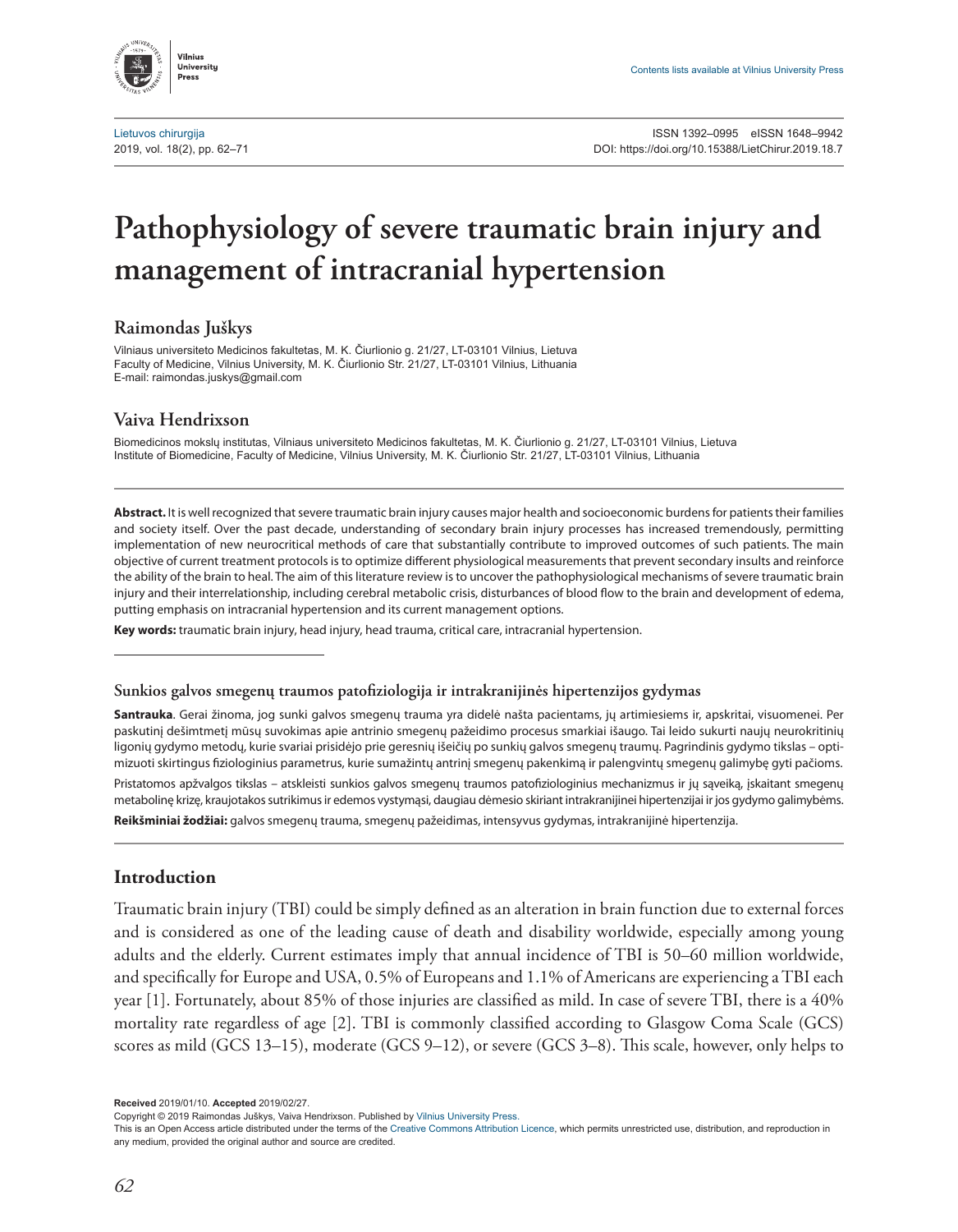frame the degree of injury, but the extent of brain damage itself is not comparable between different cases of the same GCS, mainly because of the complexity and heterogeneity in each particular situation.

Following a traumatic event, a cascade of interrelated biochemical processes occurs, and understanding them is critical for the implementation and rationale of treatment strategies. Fundamental and clinical studies in the field of neurocritical care provide us with greater insight than ever before and help toestablish appropriate therapeutic guidelines that, as evidence suggests, significantly improve outcomes. Management of intracranial hypertension (IHT) is one of the key treatment priorities, particularly due to life-threatening complications such as cerebral herniation and ischemia.

# **Pathophysiological features of TBI and cerebral edema**

TBI is one of the most complex conditions affecting even more complex organ, and it is very important to understand the pathophysiological mechanism behind it in order to successfully pursue the treatment. Primary injury occurs at the moment of trauma due to direct impact, rapid acceleration/deceleration, forces or any other mechanical insult, leading to the disruption of white matter axons, neuronal/glial cells bodies, and cerebrovascular structures. Consequently, this initiates a secondary injury resulting in a cascade of interrelated molecular processes that occur in a delayed manner and cause further gradual damage to the brain parenchyma [3]. The key events of secondary injury include excitotoxicity, ionic imbalances, shift towards anaerobic metabolism, vascular dysfunction, oxidative stress, development of edema, and neuroinflammation [4]. All those molecular events contribute to the development of cerebral metabolic crisis, ischemia, increased intracranial pressure (ICP) and consequently decreased cerebral blood flow (CBF) and cerebral perfusion pressure (CPP), which in fact further promote the aforementioned processes, establishing a positive feedback loop [5]. In addition, the development and progression of extracerebral complications such as pneumonia, sepsis, multiple organ failure secondary to central dysregulation, systemic inflammation, and catecholamine surge lead to worsening of clinical condition and contribute to a poor outcome [6, 7].

# *Cerebral metabolic crisis*

Within minutes following TBI, the cerebral metabolic rate of oxygen (CMRO<sub>2</sub>) dramatically decreases, and the extent of this drop has been shown to correlate with a poor neurological outcome [8]. This is mainly attributed to inadequate CBF, hypoxia, and mitochondrial failure, shifting ATP-generating processes to an anaerobic state [9]. Excessive lactate production in fact leads to cerebral acidosis and concurrent disturbances in electrolytes levels, impairment of metabolic autoregulation, and denaturation of vital proteins [9, 10]. A recent cerebral microdialysis cohort of 223 patients showed that an increase in the lactate-pyruvate ratio, reflecting the anaerobic activity of cells, was associated with worse outcomes at 6 months [11]. Moreover, hyperglycemia is an important predictor of increased mortality and poor neurological outcomes in severe TBI [12–14]. Elevated levels of blood glucose not only promotes cerebral acidosis, but is also linked with disruption of the blood-brain barrier, contributing to ischemia and vasogenic edema [15, 16]. This led to clinical trials investigating the effectiveness of intensive insulin therapy, but patients in such treatment groups had a higher rate of adverse outcomes, primarily due to frequent hypoglycemic episodes [17, 18]. A cerebral microdialysis study showed correlation between optimal cerebral glucose levels and the lactate-pyruvate ratio with arterial blood glucose levels in a range of 6–9 mmol/L, suggesting a potentially ideal range of glycemia for neurocritical patients [19].

# *Cerebral blood flow disturbances*

One of the most significant mechanisms of secondary brain injury is ischemia, which has been estimated to occur within the first 12 hours of post-severe TBI in up to 33% of patients and is an independent predictor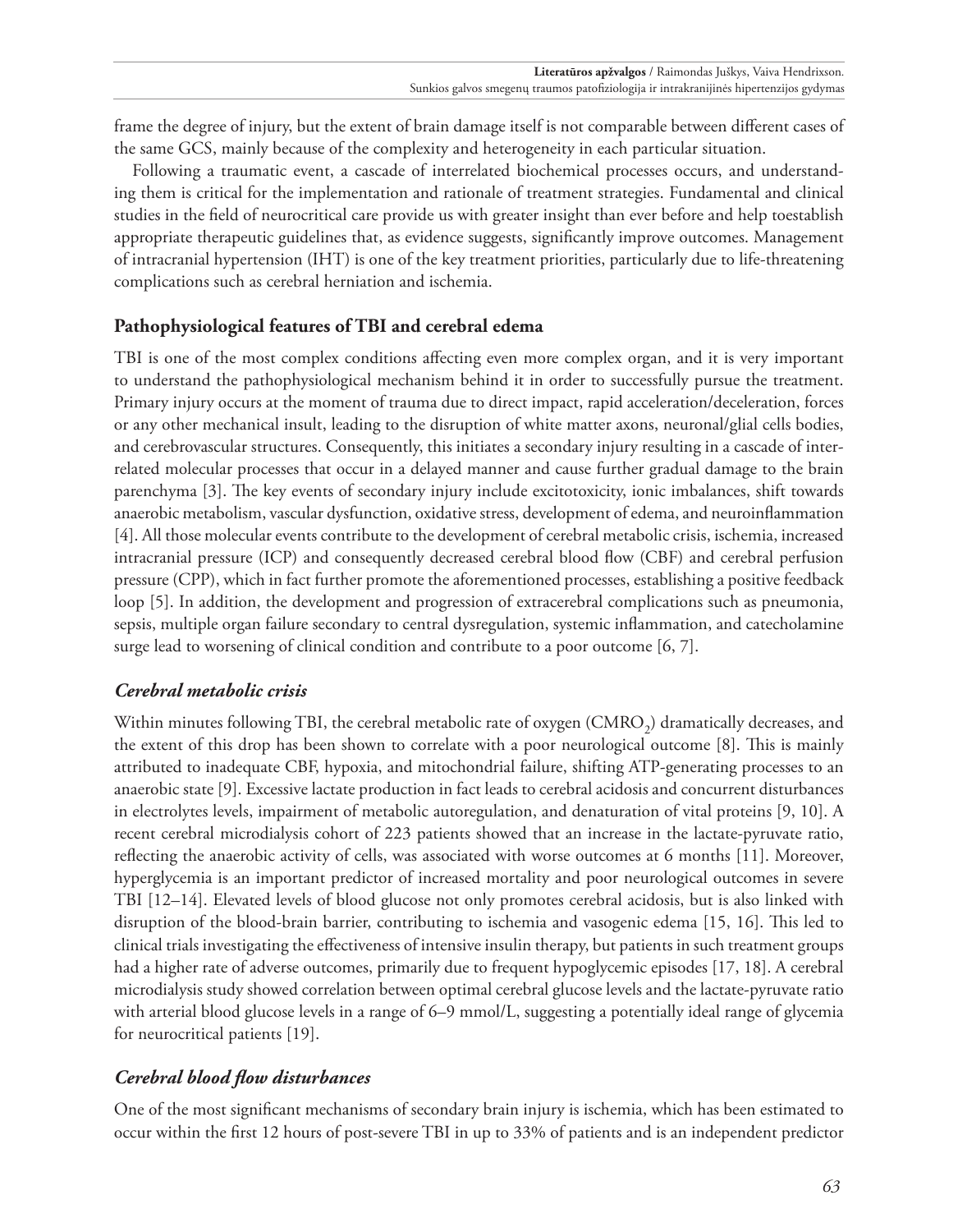of a poor neurological outcome [20]. In an arterial occlusion model, it was shown that ischemic damage occurs at a CBF threshold of <18 ml/100 g/min, leading to hypoxic conditions that interfere with normal mitochondrial functions, causing failure of energy-dependent ionic pumps, and accumulating excessive amounts of sodium and calcium ions intracellularly. This results in cytotoxic edema, oxidative damage, and activation of apoptotic mechanisms, finally contributing to increased ICP and loss of functional cerebral tissue  $[21–23]$ . After severe TBI, this threshold for ischemic insults decreases to approximately 20 ml/100 g/min, increasing brain vulnerability to both the duration and extent of CBF impairments. This is likely to result from a combination of excitotoxicity, ionic imbalances and metabolic crisis [20, 24].

In addition to ischemic injury, impairment of cerebrovascular autoregulation is another important factor to consider, and at least to some degree it occurs in up to 87% of severe TBI cases [25]. Early decrease in CMRO<sub>2</sub> is not always followed by proportional decrease in CBF causing metabolic uncoupling, which was estimated to occur in up to 55% of severe TBI cases [26]. This defect in metabolic autoregulation leads to higher CBF than metabolic demand, inducing hyperemia, which is most prevalent within the first 5 days after injury and is firmly linked with diffuse cerebral swelling and increased ICP [27]. The change towards anaerobic metabolism is held responsible for this metabolic dysautoregulation primarily due to cerebral acidosis [10].

Similar to metabolic uncoupling, the ability of the brain to maintain adequate CBF in a context of mean arterial blood pressure (MABP) fluctuations might be impaired as well. Under physiological conditions, optimal CBF is maintained in the range of 50 to 150 mmHg of MABP, mainly due to intrinsic myogenic mechanisms. Following severe TBI, the capacity of pressure autoregulation shrinks and leaves the brain more vulnerable to systemic MABP changes, leading to hypo- and hyper-perfusion, which greatly contributes to ischemic events or cerebral hyperemia, respectively [25]. This is particularly prevalent during the first week after severe TBI and is estimated to occur in half of the cases, correlating with better outcomes among those with intact pressure autoregulation [28, 29]. The cause of disturbances in pressure autoregulation remains poorly understood: current theories suggest brainstem dysfunction and/or endothelial damage that follow severe TBI [30, 31].

#### *Cerebral edema and increased ICP*

The formation of cerebral edema following primary injury is a significant element contributing to the evolution of secondary brain damage. Grossly speaking, there are two main mechanisms responsible for the development of cerebral edema. Firstly, the mechanical disruption of the blood-brain barrier and concurrent secretion of permeability factors from injured structures results in vasogenic edema, permitting the exudation of plasma proteins and blood-borne cells, eventually drawing fluids into the brain extracellular space [32, 33]. Secondly, most often as an outcome of ischemia or hypoxia, the dysfunction of ionic channels and failure of membrane potential maintenance ensue and cells begin to swell, resulting in cytotoxic edema [34]. However, cellular swelling does not increase brain volume and ICP itself, but rather generate an osmotic gradient that reinforces vasogenic edema, because solutes and water are diffusing intracellularly, setting the stage for further extravasation into the extracellular space of the brain [35, 36]. Therefore, cerebral edema should be seen as an entirety of pathologic processes reinforcing one another with vascular and cytotoxic components.

The primary issue of cerebral edema is that it results in an exponential rise in ICP once the cranial compensatory mechanisms are exceeded, in turn leading to proportionally decreased CPP and eventually ischemic damage, which establishes a positive feedback loop due to the further development of edema [37]. In addition, generation of a pressure gradient across different intracranial compartments may lead to further neurological injury due to different herniation syndromes.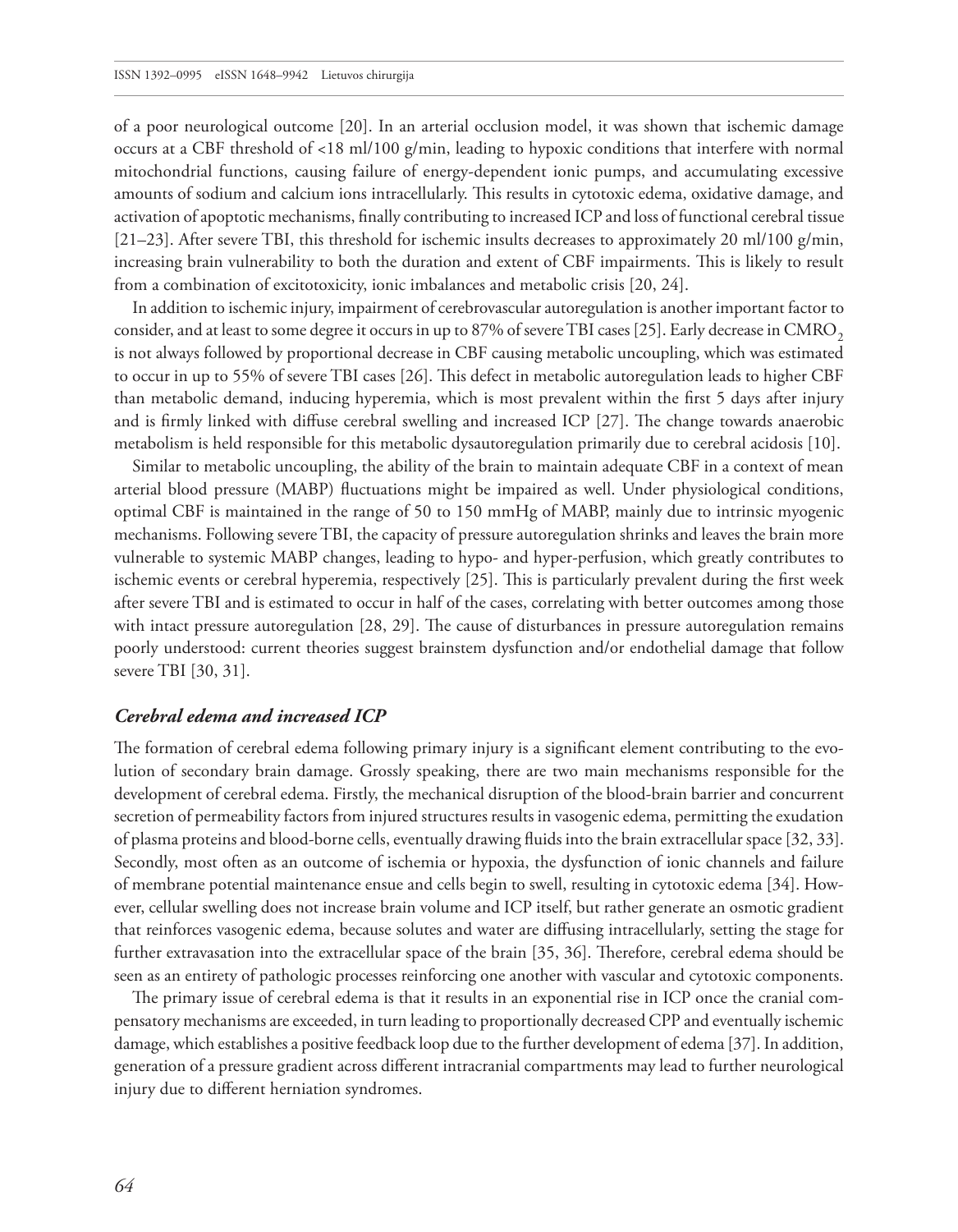# **Management of intracranial hypertension**

The management of IHT following severe TBI has been of major importance for decades: general principles involve the promotion of cerebral venous return by placing the patient's head into neutral position of 30 degrees and ensuring that cervical collar or endotracheal tube restraints do not compress jugular veins. The use of sedation, analgesia, and osmotic therapy are well-known methods for their potential to control ICP. If indicated by the patient's current neurological status and radiological findings, removal of intracranial mass lesions and/or cerebrospinal fluid (CSF) drainage are very important interventions to execute. Additionally, in case of conservative-treatment refractory IHT, more radical approaches such as decompressive craniectomy should be employed. Finally, somewhat controversial and generally considered as the last resort measures when previously mentioned therapies fail, hypothermia and barbiturate coma might be of benefit to reduce ICP.

## *Neuromonitoring and optimal CPP*

Historically, the maintenance of ICP <20 mmHg was shown to significantly improve outcomes after severe TBI, but recently treatment guidelines have shifted from target ICP-oriented methods towards an individualized approach with the aim of establishing patient-specific optimal CPP (CPPopt) values at which the cerebrovascular pressure reactivity mechanisms operate best [38, 39]. Both, intraparechymal and intraventricular ICP monitoring techniques are generally congruent and applicable for sustained measurements, even though CSF drainage in certain situations can be an attractive option of intraventricular device [40].

Continuous monitoring of ICP and recording its changes in real time based on MABP fluctuations allow one to evaluate cerebrovascular pressure autoregulation capacity and have led to a derivation of the pressure reactivity index (PRx): a moving correlation coefficient between the slow waves of MABP and ICP measured in a minute-to-minute fashion. PRx values in a range of  $[-1, 0]$  reflect normal pressure reactivity, whereas positive PRx measurements are in a linear relationship with the severity of cerebrovascular autoregulation dysfunction [41]. This is reflected in a clinical setting, in which a threshold of mean PRx value >0.25 is strongly linked with a fatal outcome [42]. However, the averaged value might not be that reliable clinically, since it does not take a time-dependent component into account. A recent study showed that the impact of a single prolonged elevated PRx event (for example, PRx >0.7 for 40 minutes) was associated with worse outcomes at 6 months, even though mean PRx value might be below a critical threshold [43]. In addition to its prognostic value, PRx can be plotted against CPP to identify CPPopt or a CPP at which PRx turns out to be lowest. This reflects the patient-specific CPP at which cerebrovascular pressure autoregulation functions optimally, setting a therapeutic goal for CPP maintenance as close as possible to this value – deviations below or above CPPopt are associated with adverse outcomes [44].

In recent clinical studies it was shown that superior clinical outcomes are achieved when CPPopt of 60– 80 mmHg is kept at gentle hyperperfusion of <10 mmHg above the ideal value. However, better outcomes when CPPopt is >80 mmHg are observed while maintaining CPP fluctuations within the range of ±5 mmHg of optimum [45, 46].

### *Analgesia and sedation*

Continuous sedation and analgesia are generally considered as the standard strategy to manage IHT. The reasoning is that analgetics permit control of pain and agitation, managing arterial hypertension and patientventilator asynchrony, whereas sedatives reduce cerebral metabolic demand and therefore in a coupled manner decreases CBF, eventually diminishing cerebral blood volume (CBV). All those factors contribute to a decrease in ICP [47]. Propofol is a routinely used sedative in TBI cases, primarily due to its dose-dependent action on cerebral metabolism, preservation of cerebral autoregulation, and antiepileptic effect, but care should be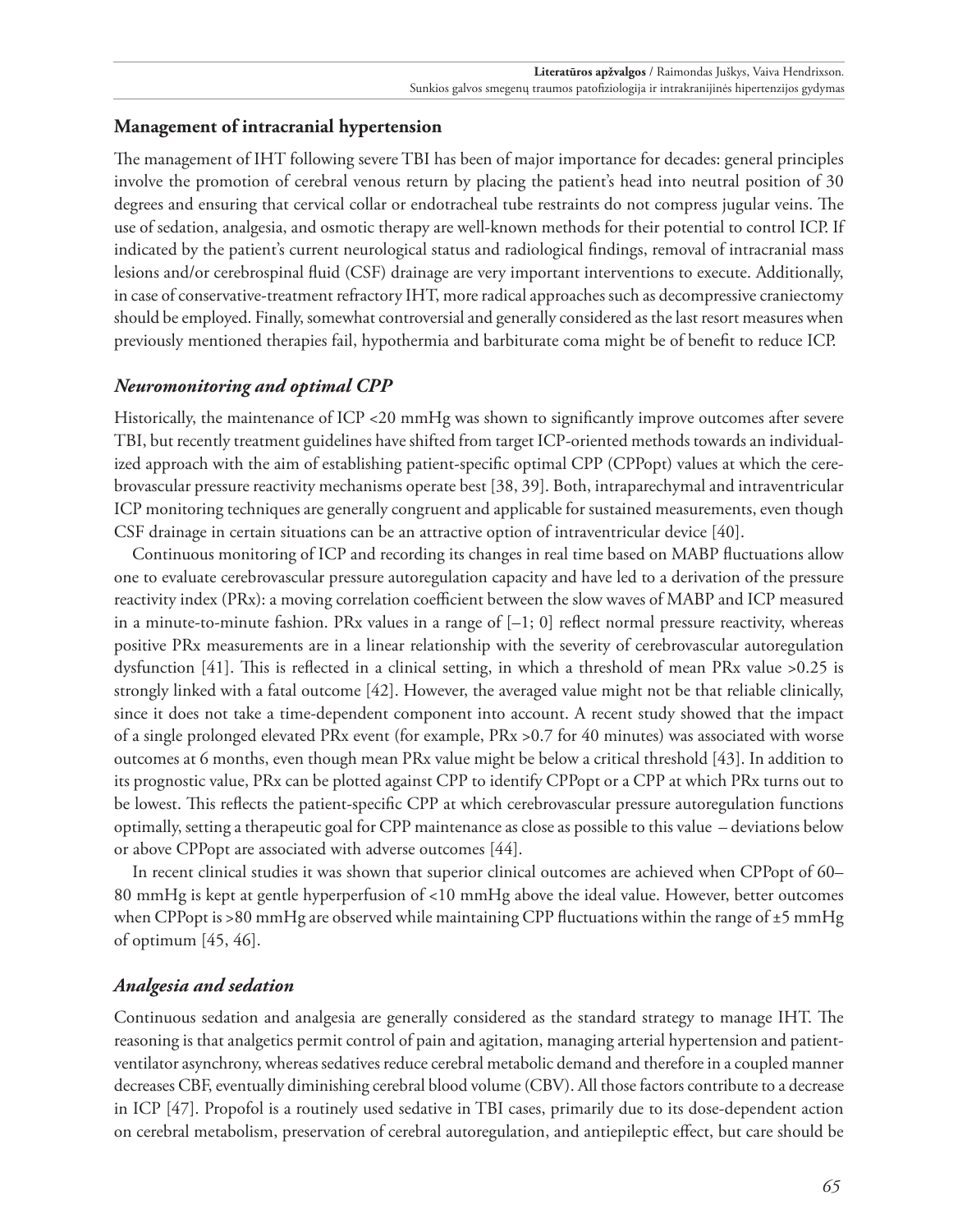taken to avoid potential side effects such as hypotension, cerebral hypoperfusion, and respiration distress [48]. However, propofol does not provide analgesia and is typically used in combination with opioids, preferably fentanyl/remifentanil, because morphine is linked to unpredictable effects on ICP, though the mechanisms remain unclear. Common opioids-induced adverse effects include respiratory depression and hypotension, which increase the risk of further brain ischemia, especially in the context of impaired cerebral autoregulation [48, 49].

#### *Hyperosmolar therapy*

One of the key treatment strategy employed in the management of intracranial hypertension is hyperosmolar therapy. The establishment of increased blood osmotic gradient relative to the brain parenchyma leads to the efflux of cerebral interstitial water back into circulation. In addition to that, a decrease in blood viscosity improves CBF, which is balanced out by cerebral vasoconstriction, eventually diminishing CBV [50]. Those two mechanisms explain decrease in ICP following osmotherapy. Popular agents currently include mannitol and hypertonic saline. Mannitol is a non-metabolizable sugar that has potent diuretic properties. The effect on ICP is typically seen within 15 minutes after recommended bolus administration of 0.25 g to 1 g/kg [39]. Yet, nephrotoxicity and hydroelectrolytic derangements (namely hypovolemia/hyperkalemia) following mannitol therapy should be anticipated and managed accordingly via fluid therapy [51]. Hypertonic saline (HTS) works by inducing a state of serum hyperosmolarity without significant diuresis. The onset of the effect on ICP is within minutes following administration of a NaCl solution with concentrations ranging from 3.5% to 23.4%. Generally, less concentrated solutions are recommended for continuous ICP management, whereas in the case of acute increase in ICP or suspected cerebral herniation, administration of 23.4% HTS can rapidly reduce cerebral edema [51, 52]. Still, concerns associated with HTS treatments involve systemic fluid overload, hypernatremia, hyperchloremic acidosis, thrombophlebitis, or even pontine myelinolysis [53].

To compare the two hyperosmolar agents, there is not enough statistically significant evidence to state the superiority of one approach over the other [54]. There is some data suggesting that HTS-based management groups have fewer ICP treatment failures with stronger and longer effects as opposed to mannitol. However, those findings are inconsistent between different studies and as of this year (2018), are not implemented into guidelines for the management of severe TBI [39, 55, 56]. A large, well-designed randomized clinical trial is necessary in order to conclude whether there is difference in outcomes with different osmotherapeutic agents employed.

#### *Neurosurgical intervention*

In certain cases of severe TBI, conservative treatment may not be sufficient to achieve desired ICP levels and neurosurgical procedures might turn out lifesaving. Surgical interventions generally involve the evacuation of an intracranial hematoma, decompressive craniectomy, or CSF drainage.

The role of surgery when there is an intracranial space-occupying lesion is to prevent further brain injury due to a hematoma expansion or mass effect and to reduce ICP, which if not fixed in time would ultimately lead to fatal cerebral herniation. There is a lack of reliable evidence to guide clinical decision-making about whether conservative or surgical management is superior, especially for mid-sized lesions. Each situation should be assessed in a case-specific manner, and current recommendations are based on the presence of neurological deficits, pupillary abnormalities, the degree of midline shift and the size of the lesion [57–59]. Conservative management of traumatic mass lesions consists of intensive monitoring of a patient's neurological status, serial imaging of the brain, and medical treatment of secondary brain injury [39].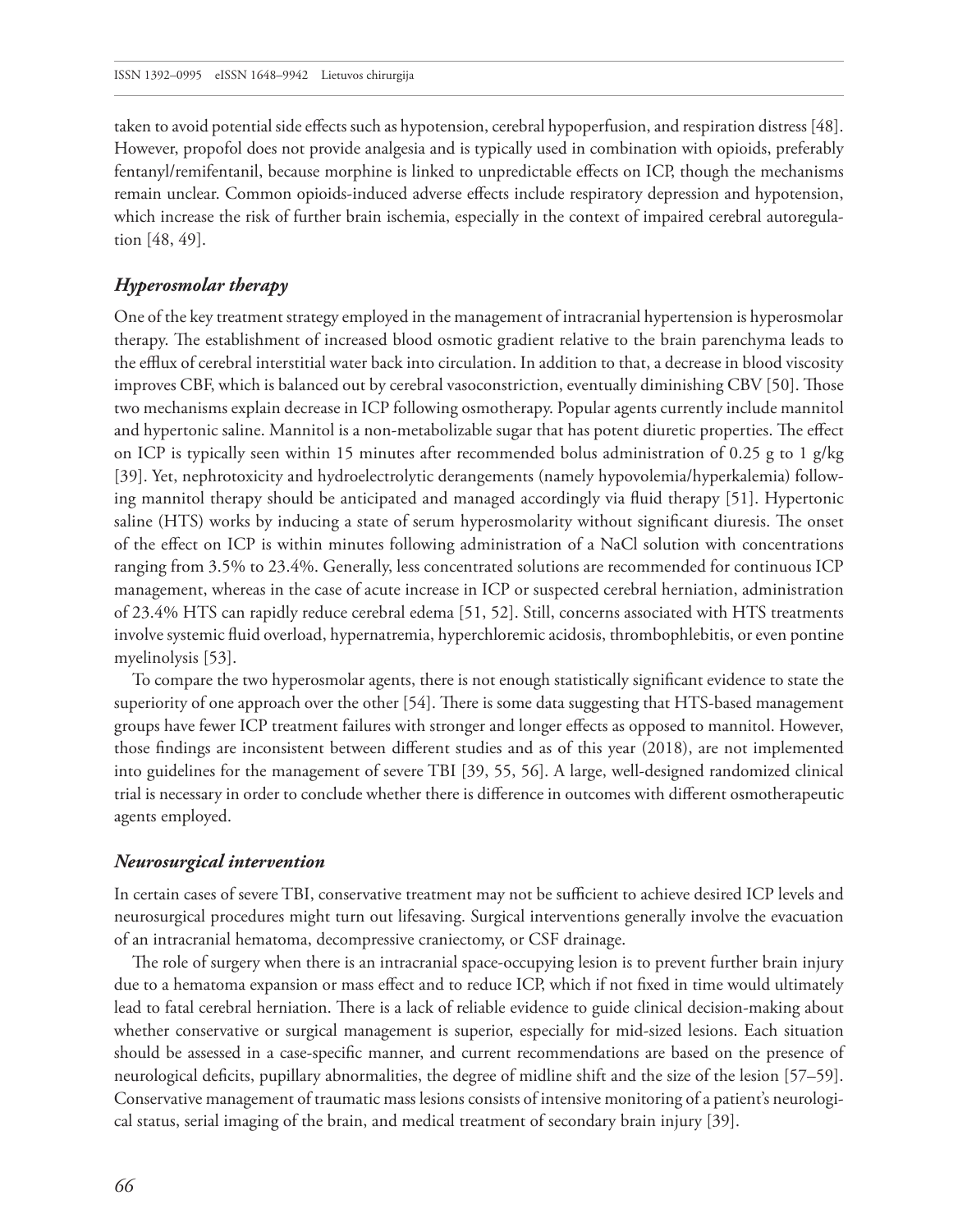- • Epidural hematomas greater than 30 mL or >15 mm thick should be evacuated regardless the neurological status of the patient. Conservative management is advised if the size of the hematoma is <30 mL, there is <5 mm midline shift, and the GCS score >8 [57].
- Patients with acute subdural hematomas of >10 mm in thickness, >5 mm midline dislocation, mental deterioration by 2 or more points in the GCS score after admission or with anisocoria are good candidates for craniotomy and hematoma removal. Observation is preferable if the patient does not meet the criteria for surgery [58].
- • Traumatic intracerebral hematomas located in the forebrain should be removed in case of progressive mental status deterioration with treatment-refractory IHT and mass effect, hematoma volume of >50 ml or GCS of 6 to 8 with frontal/temporal contusions of >20 mL that causes >5 mm midline shift and/or basal cisterns compression. Non-operative approach is indicated if the patient lack neurological deficits, ICP is controlled adequately, and there is no evidence of significant mass effect [59].

Decompressive craniectomy (DC) is a surgical procedure involving partial removal of the skull: it creates space for intracranial contents to expand and thus reduce ICP. It is done either following mass lesion evacuation when swelling is anticipated or as a rescue measure if earlier medical therapies to control edema have failed. Due to limited evidence, there is a continuous debate regarding the effectiveness of DC in the setting of IHT following severe TBI. A randomized clinical trial of 155 patients published in 2011 compared standard treatment versus DC groups. The results showed that the surgical group indeed had lower ICP levels but also had significantly worse outcomes at 6 months [60]. Anyway, the limitations of the study include inadequate randomization of patients and use of bilateral hemicraniectomy, which according to the current guidelines is inferior to unilateral hemicraniectomy [39, 61]. Another randomized clinical trial of 398 patients published in 2016 compared unilateral DC and medical treatment groups. The study demonstrated a reduction in mortality in the DC group at 6 and 12 months at the expense of slightly higher rates of vegetative state and poor functional outcome compared to standard medical treatment [62]. The results of this study verify that unilateral DC is a life-saving procedure with its own risks of potentially worse functional outcome. For reduced mortality and improved neurological outcomes, a large unilateral DC of at least 12x15 cm is recommended over the smaller craniectomies [39].

In addition to the measurement of ICP, an external ventricular drain also allows drainage of CSF, permitting control of IHT at the bedside [39]. Unfortunately, simultaneous drainage and ICP evaluation is not possible, raising uncertainty whether the continuous or intermittent drainage of CSF should be used: constantly open system prevents ICP monitoring and poses a risk of over-draining, which can potentially lead to ventricular collapse, whereas transient drainage exposes patients to unnoticed periods of IHT [63]. The decision about whether an open or closed system is better should be based on the particular situation of each individual case. Placement of an extraventricular catheter carries minimal but significant risks of post-operative bleed and infection [64].

# *Hypothermia*

Experimental studies with TBI animal models laid the basic foundation for understanding the effects of hypothermia during the process of secondary brain injury. Those effect include a reduction in cerebral edema and CMRO<sub>2</sub>, seizure control, and neuroprotection. Those mechanisms theoretically appear very compelling due to potential of ICP control and healthy brain tissue preservation [65]. This fundamental knowledge led to multiple low-evidence investigations that yielded conflicting results, primarily due to different methodological protocols used and small sample sizes [66]. Although there is some proof that hypothermia reduces ICP, outcomes after such treatment do not improve. A recent prospective randomized clinical trial of 387 patients concluded that the outcomes of hypothermia plus standard care groups were worse than standard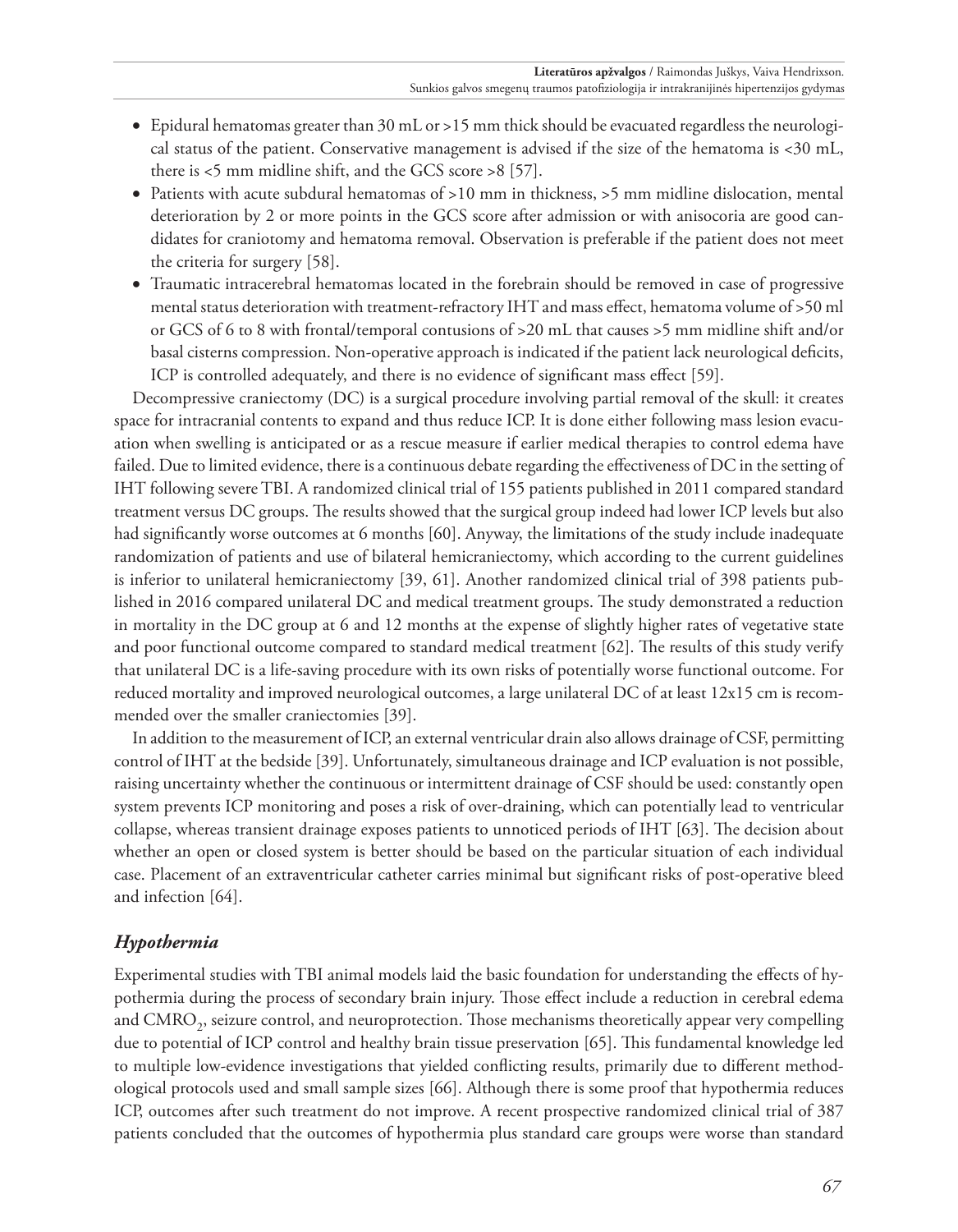care alone in case of refractory IHT [67]. Further investigations are necessary to establish clear indications with optimal target temperature, length of the treatment, and rate of rewarming. As of 2018, hypothermia is not recommended as a treatment option in case of severe TBI [39].

### *Barbiturates*

If initial methods used to reduce ICP have no success, a pharmacologic coma might be considered as a last resort. Barbiturates decrease CMRO<sub>2</sub>, which is coupled with diminished CBF, consequently leading to lower CBV and ICP. Pentobarbital is used widely for this purpose but such treatment increases the risk of hypotension and cardiac depression, which could potentially lead to severely reduced CPP and cerebral ischemia [68]. Barbiturates should be used only in hemodynamically stable patients undergoing continuous EEG, loading the dose of barbiturate until burst suppressions appear or ICP is controlled [69]. Even though some smaller studies indeed show better functional outcomes among survivors, current systematic reviews do not support this approach to improve patient results [68, 70]. Current guidelines recommend high-dose barbiturate treatment as the very last resource when maximal medical and surgical interventions failed to control IHT [39].

#### **Conclusions**

Traumatic brain injury is a very complex and heterogeneous condition with complicated pathophysiological mechanisms that can be efficiently modified. This opens a therapeutic window that if used correctly, significantly improves functional outcomes and mortality rates. The development of cerebral edema and intracranial hypertension is one of the most common complications that occur following severe TBI. It can, however, be successfully managed by implementing different evidence-based methods that allow us not only to cut the potential risks of IHT, but also to adjust ICP in order to maintain optimal CPP, permitting an individualized, patient-specific approach to secondary brain injury treatment.

#### **References**

1. Maas AIR, Menon DK, Adelson PD, Andelic N, Bell MJ, Belli A, [Bragge](https://www.ncbi.nlm.nih.gov/pubmed/?term=Bragge%20P%5BAuthor%5D&cauthor=true&cauthor_uid=29122524) P, [Brazinova](https://www.ncbi.nlm.nih.gov/pubmed/?term=Brazinova%20A%5BAuthor%5D&cauthor=true&cauthor_uid=29122524) A, [Büki](https://www.ncbi.nlm.nih.gov/pubmed/?term=B%C3%BCki%20A%5BAuthor%5D&cauthor=true&cauthor_uid=29122524) A, [Chesnut](https://www.ncbi.nlm.nih.gov/pubmed/?term=Chesnut%20RM%5BAuthor%5D&cauthor=true&cauthor_uid=29122524) RM, [Citerio](https://www.ncbi.nlm.nih.gov/pubmed/?term=Citerio%20G%5BAuthor%5D&cauthor=true&cauthor_uid=29122524) G, [Coburn](https://www.ncbi.nlm.nih.gov/pubmed/?term=Coburn%20M%5BAuthor%5D&cauthor=true&cauthor_uid=29122524) M, [Cooper](https://www.ncbi.nlm.nih.gov/pubmed/?term=Cooper%20DJ%5BAuthor%5D&cauthor=true&cauthor_uid=29122524) DJ, [Crowder](https://www.ncbi.nlm.nih.gov/pubmed/?term=Crowder%20AT%5BAuthor%5D&cauthor=true&cauthor_uid=29122524) AT, [Czeiter](https://www.ncbi.nlm.nih.gov/pubmed/?term=Czeiter%20E%5BAuthor%5D&cauthor=true&cauthor_uid=29122524) E, [Czosnyka](https://www.ncbi.nlm.nih.gov/pubmed/?term=Czosnyka%20M%5BAuthor%5D&cauthor=true&cauthor_uid=29122524) M, [Diaz-Arrastia](https://www.ncbi.nlm.nih.gov/pubmed/?term=Diaz-Arrastia%20R%5BAuthor%5D&cauthor=true&cauthor_uid=29122524) R, [Dreier](https://www.ncbi.nlm.nih.gov/pubmed/?term=Dreier%20JP%5BAuthor%5D&cauthor=true&cauthor_uid=29122524) JP, [Duhaime](https://www.ncbi.nlm.nih.gov/pubmed/?term=Duhaime%20AC%5BAuthor%5D&cauthor=true&cauthor_uid=29122524) AC, [Ercole](https://www.ncbi.nlm.nih.gov/pubmed/?term=Ercole%20A%5BAuthor%5D&cauthor=true&cauthor_uid=29122524) A, [van EssenTA](https://www.ncbi.nlm.nih.gov/pubmed/?term=van%20Essen%20TA%5BAuthor%5D&cauthor=true&cauthor_uid=29122524), [Feigin](https://www.ncbi.nlm.nih.gov/pubmed/?term=Feigin%20VL%5BAuthor%5D&cauthor=true&cauthor_uid=29122524) VL, [Gao](https://www.ncbi.nlm.nih.gov/pubmed/?term=Gao%20G%5BAuthor%5D&cauthor=true&cauthor_uid=29122524) G, [Giacino](https://www.ncbi.nlm.nih.gov/pubmed/?term=Giacino%20J%5BAuthor%5D&cauthor=true&cauthor_uid=29122524) J, [Gonzalez-Lara](https://www.ncbi.nlm.nih.gov/pubmed/?term=Gonzalez-Lara%20LE%5BAuthor%5D&cauthor=true&cauthor_uid=29122524) LE, [Gruen](https://www.ncbi.nlm.nih.gov/pubmed/?term=Gruen%20RL%5BAuthor%5D&cauthor=true&cauthor_uid=29122524) RL, [Gupta](https://www.ncbi.nlm.nih.gov/pubmed/?term=Gupta%20D%5BAuthor%5D&cauthor=true&cauthor_uid=29122524) D, [Hartings](https://www.ncbi.nlm.nih.gov/pubmed/?term=Hartings%20JA%5BAuthor%5D&cauthor=true&cauthor_uid=29122524) JA, [Hill](https://www.ncbi.nlm.nih.gov/pubmed/?term=Hill%20S%5BAuthor%5D&cauthor=true&cauthor_uid=29122524) S, [Jiang](https://www.ncbi.nlm.nih.gov/pubmed/?term=Jiang%20JY%5BAuthor%5D&cauthor=true&cauthor_uid=29122524) JY, [Ketharanathan](https://www.ncbi.nlm.nih.gov/pubmed/?term=Ketharanathan%20N%5BAuthor%5D&cauthor=true&cauthor_uid=29122524) N, [Kom](https://www.ncbi.nlm.nih.gov/pubmed/?term=Kompanje%20EJO%5BAuthor%5D&cauthor=true&cauthor_uid=29122524)[panje](https://www.ncbi.nlm.nih.gov/pubmed/?term=Kompanje%20EJO%5BAuthor%5D&cauthor=true&cauthor_uid=29122524) EJO, [Lanyon](https://www.ncbi.nlm.nih.gov/pubmed/?term=Lanyon%20L%5BAuthor%5D&cauthor=true&cauthor_uid=29122524) L, [Laureys](https://www.ncbi.nlm.nih.gov/pubmed/?term=Laureys%20S%5BAuthor%5D&cauthor=true&cauthor_uid=29122524) S, [Lecky](https://www.ncbi.nlm.nih.gov/pubmed/?term=Lecky%20F%5BAuthor%5D&cauthor=true&cauthor_uid=29122524) F, [Levin](https://www.ncbi.nlm.nih.gov/pubmed/?term=Levin%20H%5BAuthor%5D&cauthor=true&cauthor_uid=29122524) H, [Lingsma](https://www.ncbi.nlm.nih.gov/pubmed/?term=Lingsma%20HF%5BAuthor%5D&cauthor=true&cauthor_uid=29122524) HF, [Maegele](https://www.ncbi.nlm.nih.gov/pubmed/?term=Maegele%20M%5BAuthor%5D&cauthor=true&cauthor_uid=29122524) M, [Majdan](https://www.ncbi.nlm.nih.gov/pubmed/?term=Majdan%20M%5BAuthor%5D&cauthor=true&cauthor_uid=29122524) M, [Manley](https://www.ncbi.nlm.nih.gov/pubmed/?term=Manley%20G%5BAuthor%5D&cauthor=true&cauthor_uid=29122524) G, [Marsteller](https://www.ncbi.nlm.nih.gov/pubmed/?term=Marsteller%20J%5BAuthor%5D&cauthor=true&cauthor_uid=29122524) J, [Mascia](https://www.ncbi.nlm.nih.gov/pubmed/?term=Mascia%20L%5BAuthor%5D&cauthor=true&cauthor_uid=29122524) L, [McFadyen](https://www.ncbi.nlm.nih.gov/pubmed/?term=McFadyen%20C%5BAuthor%5D&cauthor=true&cauthor_uid=29122524) C, [Mondello](https://www.ncbi.nlm.nih.gov/pubmed/?term=Mondello%20S%5BAuthor%5D&cauthor=true&cauthor_uid=29122524) S, [Newcombe](https://www.ncbi.nlm.nih.gov/pubmed/?term=Newcombe%20V%5BAuthor%5D&cauthor=true&cauthor_uid=29122524) V, [Palotie](https://www.ncbi.nlm.nih.gov/pubmed/?term=Palotie%20A%5BAuthor%5D&cauthor=true&cauthor_uid=29122524) A, [Parizel](https://www.ncbi.nlm.nih.gov/pubmed/?term=Parizel%20PM%5BAuthor%5D&cauthor=true&cauthor_uid=29122524) PM, [Peul](https://www.ncbi.nlm.nih.gov/pubmed/?term=Peul%20W%5BAuthor%5D&cauthor=true&cauthor_uid=29122524) W, [Piercy](https://www.ncbi.nlm.nih.gov/pubmed/?term=Piercy%20J%5BAuthor%5D&cauthor=true&cauthor_uid=29122524) J, [Polinder](https://www.ncbi.nlm.nih.gov/pubmed/?term=Polinder%20S%5BAuthor%5D&cauthor=true&cauthor_uid=29122524) S, [Puybasset](https://www.ncbi.nlm.nih.gov/pubmed/?term=Puybasset%20L%5BAuthor%5D&cauthor=true&cauthor_uid=29122524) L, [Rasmussen](https://www.ncbi.nlm.nih.gov/pubmed/?term=Rasmussen%20TE%5BAuthor%5D&cauthor=true&cauthor_uid=29122524) TE, [Rossaint](https://www.ncbi.nlm.nih.gov/pubmed/?term=Rossaint%20R%5BAuthor%5D&cauthor=true&cauthor_uid=29122524) R, [Smielewski](https://www.ncbi.nlm.nih.gov/pubmed/?term=Smielewski%20P%5BAuthor%5D&cauthor=true&cauthor_uid=29122524) P, [Söderberg](https://www.ncbi.nlm.nih.gov/pubmed/?term=S%C3%B6derberg%20J%5BAuthor%5D&cauthor=true&cauthor_uid=29122524) J, [Stanworth](https://www.ncbi.nlm.nih.gov/pubmed/?term=Stanworth%20SJ%5BAuthor%5D&cauthor=true&cauthor_uid=29122524) SJ, [Stein](https://www.ncbi.nlm.nih.gov/pubmed/?term=Stein%20MB%5BAuthor%5D&cauthor=true&cauthor_uid=29122524) MB, [von Steinbüchel](https://www.ncbi.nlm.nih.gov/pubmed/?term=von%20Steinb%C3%BCchel%20N%5BAuthor%5D&cauthor=true&cauthor_uid=29122524) N, [Stewart](https://www.ncbi.nlm.nih.gov/pubmed/?term=Stewart%20W%5BAuthor%5D&cauthor=true&cauthor_uid=29122524) W, [Steyerberg](https://www.ncbi.nlm.nih.gov/pubmed/?term=Steyerberg%20EW%5BAuthor%5D&cauthor=true&cauthor_uid=29122524) EW, [Stocchetti](https://www.ncbi.nlm.nih.gov/pubmed/?term=Stocchetti%20N%5BAuthor%5D&cauthor=true&cauthor_uid=29122524) N, [Synnot](https://www.ncbi.nlm.nih.gov/pubmed/?term=Synnot%20A%5BAuthor%5D&cauthor=true&cauthor_uid=29122524) A, [Te Ao](https://www.ncbi.nlm.nih.gov/pubmed/?term=Te%20Ao%20B%5BAuthor%5D&cauthor=true&cauthor_uid=29122524) B, [Tenovuo](https://www.ncbi.nlm.nih.gov/pubmed/?term=Tenovuo%20O%5BAuthor%5D&cauthor=true&cauthor_uid=29122524) O, [Theadom](https://www.ncbi.nlm.nih.gov/pubmed/?term=Theadom%20A%5BAuthor%5D&cauthor=true&cauthor_uid=29122524) A, [Tibboel](https://www.ncbi.nlm.nih.gov/pubmed/?term=Tibboel%20D%5BAuthor%5D&cauthor=true&cauthor_uid=29122524) D, [Videtta](https://www.ncbi.nlm.nih.gov/pubmed/?term=Videtta%20W%5BAuthor%5D&cauthor=true&cauthor_uid=29122524) W, Wang [KKW,](https://www.ncbi.nlm.nih.gov/pubmed/?term=Wang%20KKW%5BAuthor%5D&cauthor=true&cauthor_uid=29122524) [Williams](https://www.ncbi.nlm.nih.gov/pubmed/?term=Williams%20WH%5BAuthor%5D&cauthor=true&cauthor_uid=29122524) WH, [Wilson](https://www.ncbi.nlm.nih.gov/pubmed/?term=Wilson%20L%5BAuthor%5D&cauthor=true&cauthor_uid=29122524) L, [Yaffe](https://www.ncbi.nlm.nih.gov/pubmed/?term=Yaffe%20K%5BAuthor%5D&cauthor=true&cauthor_uid=29122524) K; [InTBIR](https://www.ncbi.nlm.nih.gov/pubmed/?term=InTBIR%20Participants%20and%20Investigators%5BCorporate%20Author%5D) [Participants and Investigators.](https://www.ncbi.nlm.nih.gov/pubmed/?term=InTBIR%20Participants%20and%20Investigators%5BCorporate%20Author%5D) Traumatic brain injury: integrated approaches to improve prevention, clinical care, and research. The Lancet Neurology 2017; 16(12): 987–1048. <https://doi.org/10.1186/s13054-017-1816-9>

2. Rosenfeld JV, Maas AI, Bragge P, Morganti-Kossmann MC, Manley GT, Gruen RL. Early management of severe traumatic brain injury. Lancet (London, England) 2012; 380(9847): 1088–1098. [https://doi.org/10.1016/s0140-6736\(12\)60864-2](https://doi.org/10.1016/s0140-6736(12)60864-2)

3. Prins M, Greco T, Alexander D, Giza CC. The pathophysiology of traumatic brain injury at a glance. Disease Models & Mechanisms 2013; 6(6): 1307–1315. <https://doi.org/10.1242/dmm.011585>

4. Kaur P, Sharma S. Recent Advances In Pathophysiology Of Traumatic Brain Injury. Current Neuropharmacology 2018; 16(8): 1224–1238.<https://doi.org/10.2174/1570159x15666170613083606>

5. Kinoshita K. Traumatic brain injury: pathophysiology for neurocritical care. Journal of Intensive Care 2016; 4(1): 29.

6. Dunser MW, Hasibeder WR. Sympathetic overstimulation during critical illness: adverse effects of adrenergic stress. Journal of intensive care medicine 2009; 24(5): 293–316.<https://doi.org/10.1177/0885066609340519>

7. Schroeppel TJ, Fischer PE, Zarzaur BL, Magnotti LJ, Clement LP, Fabian TC, Croce MA. Beta-adrenergic blockade and traumatic brain injury: protective? The Journal of Trauma 2010; 69(4): 776–782.<https://doi.org/10.1097/ta.0b013e3181e981b8>

8. Soustiel JF, Glenn TC, Shik V, Boscardin J, Mahamid E, Zaaroor M. Monitoring of cerebral blood flow and metabolism in traumatic brain injury. J Neurotrauma 2005; 22(9): 955–965.<https://doi.org/10.1089/neu.2005.22.955>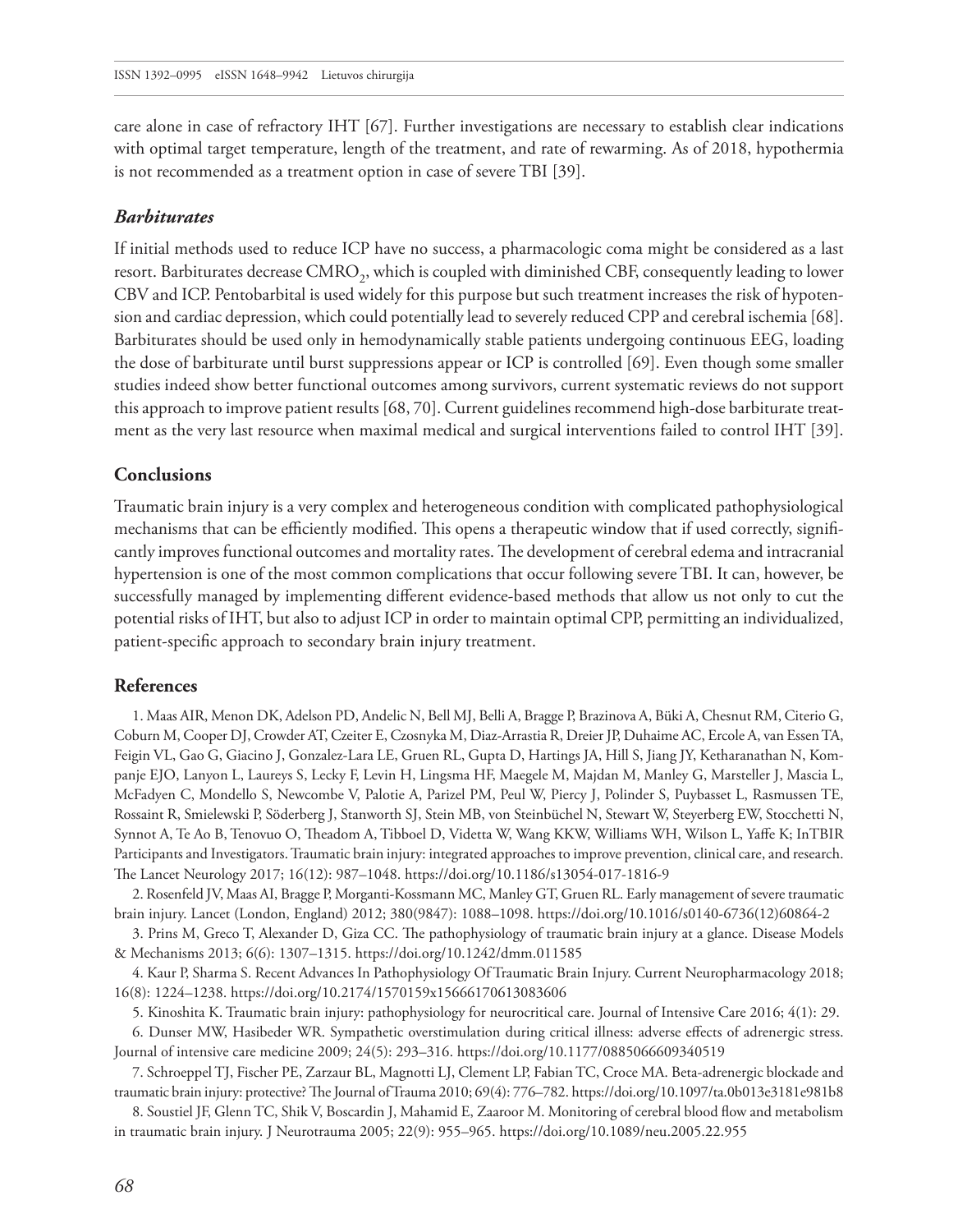9. Bergsneider M, Hovda DA, Shalmon E, Kelly DF, Vespa PM, Martin NA, [Phelps](https://www.ncbi.nlm.nih.gov/pubmed/?term=Phelps%20ME%5BAuthor%5D&cauthor=true&cauthor_uid=9010426) ME, [McArthur](https://www.ncbi.nlm.nih.gov/pubmed/?term=McArthur%20DL%5BAuthor%5D&cauthor=true&cauthor_uid=9010426) DL, [Caron](https://www.ncbi.nlm.nih.gov/pubmed/?term=Caron%20MJ%5BAuthor%5D&cauthor=true&cauthor_uid=9010426) MJ, [Kraus](https://www.ncbi.nlm.nih.gov/pubmed/?term=Kraus%20JF%5BAuthor%5D&cauthor=true&cauthor_uid=9010426) JF, [Becker](https://www.ncbi.nlm.nih.gov/pubmed/?term=Becker%20DP%5BAuthor%5D&cauthor=true&cauthor_uid=9010426) DP. Cerebral hyperglycolysis following severe traumatic brain injury in humans: a positron emission tomography study. Journal of Neurosurgery 1997; 86(2): 241–251.<https://doi.org/10.3171/jns.1997.86.2.0241>

10. Laptook AR, Peterson J, Porter AM. Effects of lactic acid infusions and pH on cerebral blood flow and metabolism. Journal of cerebral blood flow and metabolism: official journal of the International Society of Cerebral Blood Flow and Metabolism 1988; 8(2): 193–200. <https://doi.org/10.1038/jcbfm.1988.49>

11.Timofeev I, Carpenter KL, Nortje J, Al-Rawi PG, O'Connell MT, Czosnyka M, [Smielewski](https://www.ncbi.nlm.nih.gov/pubmed/?term=Smielewski%20P%5BAuthor%5D&cauthor=true&cauthor_uid=21247930) P, [Pickard](https://www.ncbi.nlm.nih.gov/pubmed/?term=Pickard%20JD%5BAuthor%5D&cauthor=true&cauthor_uid=21247930) JD, [Menon](https://www.ncbi.nlm.nih.gov/pubmed/?term=Menon%20DK%5BAuthor%5D&cauthor=true&cauthor_uid=21247930) DK, [Kirkpatrick](https://www.ncbi.nlm.nih.gov/pubmed/?term=Kirkpatrick%20PJ%5BAuthor%5D&cauthor=true&cauthor_uid=21247930) PJ, [Gupta](https://www.ncbi.nlm.nih.gov/pubmed/?term=Gupta%20AK%5BAuthor%5D&cauthor=true&cauthor_uid=21247930) AK, [Hutchinson](https://www.ncbi.nlm.nih.gov/pubmed/?term=Hutchinson%20PJ%5BAuthor%5D&cauthor=true&cauthor_uid=21247930) PJ. Cerebral extracellular chemistry and outcome following traumatic brain injury: a microdialysis study of 223 patients. Brain: a Journal of Neurology 2011; 134(Pt 2): 484–494. [https://doi.org/10.1093/](https://doi.org/10.1093/brain/awq353) [brain/awq353](https://doi.org/10.1093/brain/awq353)

12. Rovlias A, Kotsou S. The influence of hyperglycemia on neurological outcome in patients with severe head injury. Neurosurgery 2000; 46(2): 335–342; discussion 42–43.<https://doi.org/10.1097/00006123-200002000-00015>

13. Jeremitsky E, Omert LA, Dunham CM, Wilberger J, Rodriguez A. The impact of hyperglycemia on patients with severe brain injury. The Journal of Trauma 2005; 58(1): 47–50.<https://doi.org/10.1097/01.ta.0000135158.42242.b1>

14. Liu-DeRyke X, Collingridge DS, Orme J, Roller D, Zurasky J, Rhoney DH. Clinical impact of early hyperglycemia during acute phase of traumatic brain injury. Neurocritical Care 2009; 11(2): 151–157.<https://doi.org/10.1007/s12028-009-9228-6>

15. Shi J, Dong B, Mao Y, Guan W, Cao J, Zhu R, Wang S. Review: Traumatic brain injury and hyperglycemia, a potentially modifiable risk factor. Oncotarget. 2016; 7(43): 71052–71061.<https://doi.org/10.18632/oncotarget.11958>

16. Alluri H, Wiggins-Dohlvik K, Davis ML, Huang JH, Tharakan B. Blood-brain barrier dysfunction following traumatic brain injury. Metabolic brain disease 2015; 30(5): 1093–1104. <https://doi.org/10.1007/s11011-015-9651-7>

17. Arabi YM, Dabbagh OC, Tamim HM, Al-Shimemeri AA, Memish ZA, Haddad SH, [Syed](https://www.ncbi.nlm.nih.gov/pubmed/?term=Syed%20SJ%5BAuthor%5D&cauthor=true&cauthor_uid=18936702) SJ, [Giridhar](https://www.ncbi.nlm.nih.gov/pubmed/?term=Giridhar%20HR%5BAuthor%5D&cauthor=true&cauthor_uid=18936702) HR, [Rishu](https://www.ncbi.nlm.nih.gov/pubmed/?term=Rishu%20AH%5BAuthor%5D&cauthor=true&cauthor_uid=18936702) AH, [Al-Daker](https://www.ncbi.nlm.nih.gov/pubmed/?term=Al-Daker%20MO%5BAuthor%5D&cauthor=true&cauthor_uid=18936702) MO, [Kahoul](https://www.ncbi.nlm.nih.gov/pubmed/?term=Kahoul%20SH%5BAuthor%5D&cauthor=true&cauthor_uid=18936702) SH, [Britts](https://www.ncbi.nlm.nih.gov/pubmed/?term=Britts%20RJ%5BAuthor%5D&cauthor=true&cauthor_uid=18936702) RJ, [Sakkijha](https://www.ncbi.nlm.nih.gov/pubmed/?term=Sakkijha%20MH%5BAuthor%5D&cauthor=true&cauthor_uid=18936702) MH. Intensive versus conventional insulin therapy: a randomized controlled trial in medical and surgical critically ill patients. Critical care medicine 2008; 36(12): 3190–3197. [https://doi.org/10.1097/](https://doi.org/10.1097/ccm.0b013e31818f21aa) [ccm.0b013e31818f21aa](https://doi.org/10.1097/ccm.0b013e31818f21aa)

18. Graffagnino C, Gurram AR, Kolls B, Olson DM. Intensive insulin therapy in the neurocritical care setting is associated with poor clinical outcomes. Neurocritical care 2010; 13(3): 307–312. <https://doi.org/10.1007/s12028-010-9469-4>

19. Meierhans R, Béchir M, Ludwig S, Sommerfeld J, Brandi G, Haberthür C, Stocker R, Stover JF. Brain metabolism is significantly impaired at blood glucose below 6 mM and brain glucose below 1 mM in patients with severe traumatic brain injury. Critical Care (London, England) 2010; 14(1): R13. <https://doi.org/10.1186/cc8869>

20. Bouma GJ, Muizelaar JP, Choi SC, Newlon PG, Young HF. Cerebral circulation and metabolism after severe traumatic brain injury: the elusive role of ischemia. Journal of Neurosurgery 1991; 75(5): 685–693. [https://doi.org/10.3171/](https://doi.org/10.3171/jns.1991.75.5.0685) [jns.1991.75.5.0685](https://doi.org/10.3171/jns.1991.75.5.0685)

21. Jones TH, Morawetz RB, Crowell RM, Marcoux FW, FitzGibbon SJ, DeGirolami U, Ojemann RG. Thresholds of focal cerebral ischemia in awake monkeys. Journal of Neurosurgery 1981; 54(6): 773–782. [https://doi.org/10.3171/](https://doi.org/10.3171/jns.1981.54.6.0773) [jns.1981.54.6.0773](https://doi.org/10.3171/jns.1981.54.6.0773)

22. Starkov AA, Chinopoulos C, Fiskum G. Mitochondrial calcium and oxidative stress as mediators of ischemic brain injury. Cell calcium 2004; 36(3–4): 257–264. <https://doi.org/10.1016/j.ceca.2004.02.012>

23. Bramlett HM, Dietrich WD. Pathophysiology of cerebral ischemia and brain trauma: similarities and differences. Journal of cerebral blood flow and metabolism: official journal of the International Society of Cerebral Blood Flow and Metabolism 2004; 24(2): 133–150. <https://doi.org/10.1097/01.wcb.0000111614.19196.04>

24. Schroder ML, Muizelaar JP, Kuta AJ, Choi SC. Thresholds for cerebral ischemia after severe head injury: relationship with late CT findings and outcome. J Neurotrauma 1996; 13(1): 17–23. <https://doi.org/10.1089/neu.1996.13.17>

25. Rangel-Castilla L, Gasco J, Nauta HJ, Okonkwo DO, Robertson CS. Cerebral pressure autoregulation in traumatic brain injury. Neurosurgical focus 2008; 25(4): E7. <https://doi.org/10.3171/foc.2008.25.10.e7>

26. Obrist WD, Langfitt TW, Jaggi JL, Cruz J, Gennarelli TA. Cerebral blood flow and metabolism in comatose patients with acute head injury. Relationship to intracranial hypertension. Journal of Neurosurgery 1984; 61(2): 241–253. [https://](https://doi.org/10.3171/jns.1984.61.2.0241) [doi.org/10.3171/jns.1984.61.2.0241](https://doi.org/10.3171/jns.1984.61.2.0241)

27. Marion DW, Darby J, Yonas H. Acute regional cerebral blood flow changes caused by severe head injuries. Journal of Neurosurgery 1991; 74(3): 407–414.<https://doi.org/10.3171/jns.1991.74.3.0407>

28. Bouma GJ, Muizelaar JP. Cerebral blood flow, cerebral blood volume, and cerebrovascular reactivity after severe head injury. J Neurotrauma 1992; 9 Suppl 1: S333–48.

29. Overgaard J, Tweed WA. Cerebral circulation after head injury. Journal of Neurosurgery 1974; 41(5): 531–541. [https://](https://doi.org/10.3171/jns.1974.41.5.0531) [doi.org/10.3171/jns.1974.41.5.0531](https://doi.org/10.3171/jns.1974.41.5.0531)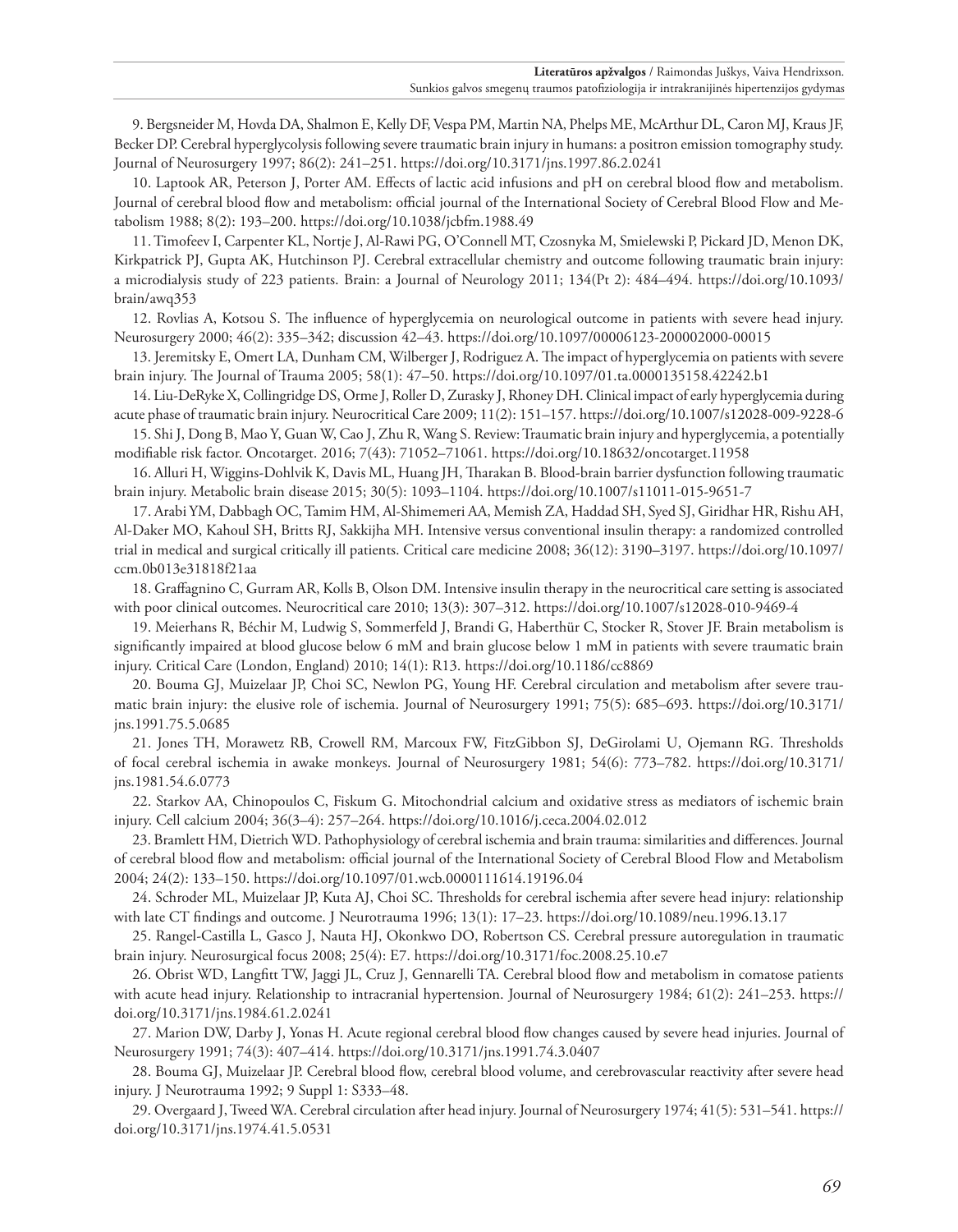30. Enevoldsen EM, Jensen FT. Autoregulation and CO2 responses of cerebral blood flow in patients with acute severe head injury. Journal of Neurosurgery 1978; 48(5): 689–703. <https://doi.org/10.3171/jns.1978.48.5.0689>

31. Armstead WM, Bohman L-E, Riley J, Yarovoi S, Higazi AA-R, Cines DB. tPA-S481A Prevents Impairment of Cerebrovascular Autoregulation by Endogenous tPA after Traumatic Brain Injury by Upregulating p38 MAPK and Inhibiting ET-1. Journal of Neurotrauma 2013; 30(22): 1898–1907.<https://doi.org/10.1089/neu.2013.2962>

32. Chodobski A, Zink BJ, Szmydynger-Chodobska J. Blood-brain barrier pathophysiology in traumatic brain injury. Translational stroke research 2011; 2(4): 492–516. <https://doi.org/10.1007/s12975-011-0125-x>

33. Marmarou A. A review of progress in understanding the pathophysiology and treatment of brain edema. Neurosurgical Focus 2007; 22(5): E1.<https://doi.org/10.3171/foc.2007.22.5.2>

34. Rungta RL, Choi HB, Tyson JR, Malik A, Dissing-Olesen L, Lin PJC, Cain SM, Cullis PR, Snutch TP, MacVicar BA. The cellular mechanisms of neuronal swelling underlying cytotoxic edema. Cell. 2015; 161(3): 610–621. [https://doi.org/10.1016/j.](https://doi.org/10.1016/j.cell.2015.03.029) [cell.2015.03.029](https://doi.org/10.1016/j.cell.2015.03.029)

35. Stiefel MF, Tomita Y, Marmarou A. Secondary ischemia impairing the restoration of ion homeostasis following traumatic brain injury. Journal of Neurosurgery 2005; 103(4): 707–714.<https://doi.org/10.3171/jns.2005.103.4.0707>

36. Beaumont A, Marmarou A, Hayasaki K, Barzo P, Fatouros P, Corwin F, Marmarou C, Dunbar J. The permissive nature of blood brain barrier (BBB) opening in edema formation following traumatic brain injury. Acta Neurochirurgica Supplement 2000; 76: 125–129. [https://doi.org/10.1007/978-3-7091-6346-7\\_26](https://doi.org/10.1007/978-3-7091-6346-7_26)

37. Stocchetti N, Maas AI. Traumatic intracranial hypertension. The New England Journal of Medicine 2014; 370(22): 2121–2130.<https://doi.org/10.1056/nejmra1208708>

38. Marmarou A, Anderson RL, Ward JD, Choi SC, Young HF, Eisenberg HM, Foulkes MA, Marshall LF, Jane JA. Impact of ICP instability and hypotension on outcome in patients with severe head trauma. Special Supplements 1991; 75(1s): S59–S66. <https://doi.org/10.3171/sup.1991.75.1s.0s59>

39. Carney N, Totten AM, O'Reilly C, Ullman JS, Hawryluk GW, Bell MJ, Bratton SL, Chesnut R, Harris OA, Kissoon N, Rubiano AM, Shutter L, Tasker RC, Vavilala MS, Wilberger J, Wright DW, Ghajar J. Guidelines for the Management of Severe Traumatic Brain Injury, Fourth Edition. Neurosurgery 2017; 80(1): 6–15.<https://doi.org/10.1227/neu.0000000000001432>

40. Berlin T, Murray-Krezan C, Yonas H. Comparison of parenchymal and ventricular intracranial pressure readings utilizing a novel multi-parameter intracranial access system. SpringerPlus 2015; 4(1): 10.<https://doi.org/10.1186/2193-1801-4-10>

41. Budohoski KP, Czosnyka M, de Riva N, Smielewski P, Pickard JD, Menon DK, Kirkpatrick PJ, Lavinio A. The relationship between cerebral blood flow autoregulation and cerebrovascular pressure reactivity after traumatic brain injury. Neurosurgery 2012; 71(3): 652–660; discussion 660–661. <https://doi.org/10.1227/neu.0b013e318260feb1>

42. Sorrentino E, Diedler J, Kasprowicz M, Budohoski KP, Haubrich C, Smielewski P, Outtrim JG, Manktelow A, Hutchinson PJ, Pickard JD, Menon DK, Czosnyka M. Critical thresholds for cerebrovascular reactivity after traumatic brain injury. Neurocritical Care 2012; 16(2): 258–266. <https://doi.org/10.1007/s12028-011-9630-8>

43. Preiksaitis A, Krakauskaite S, Petkus V, Rocka S, Chomskis R, Dagi TF, Ragauskas A. Association of Severe Traumatic Brain Injury Patient Outcomes With Duration of Cerebrovascular Autoregulation Impairment Events. Neurosurgery 2016; 79(1): 75–82.<https://doi.org/10.1227/neu.0000000000001192>

44. Aries MJ, Czosnyka M, Budohoski KP, Steiner LA, Lavinio A, Kolias AG, Hutchinson PJ, Brady KM, Menon DK, Pickard JD, Smielewski P. Continuous determination of optimal cerebral perfusion pressure in traumatic brain injury. Critical care medicine 2012; 40(8): 2456–2463. <https://doi.org/10.1097/ccm.0b013e3182514eb6>

45. Petkus V, Krakauskaitė S, Preikšaitis A, Ročka S, Chomskis R, Ragauskas A. Association between the outcome of traumatic brain injury patients and cerebrovascular autoregulation, cerebral perfusion pressure, age, and injury grades. Medicina 2016; 52(1): 46–53.<https://doi.org/10.1016/j.medici.2016.01.004>

46. Petkus V, Preiksaitis A, Krakauskaite S, Zubaviciute E, Rocka S, Rastenyte D, Vosylius S, Ragauskas A. Benefit on optimal cerebral perfusion pressure targeted treatment for traumatic brain injury patients. Journal of Critical Care 2017; 41: 49–55.<https://doi.org/10.1016/j.jcrc.2017.04.029>

47. Oddo M, Crippa IA, Mehta S, Menon D, Payen J-F, Taccone FS, Citerio G. Optimizing sedation in patients with acute brain injury. Critical Care 2016; 20: 128. <https://doi.org/10.1186/s13054-016-1294-5>

48. Mirski MA, Lewin JJ. Sedation and pain management in acute neurological disease. Seminars in neurology 2008; 28(5): 611–630. <https://doi.org/10.1055/s-0028-1105970>

49. Barr J, Fraser GL, Puntillo K, Ely EW, Gélinas C, Dasta JF, Davidson JE, Devlin JW, Kress JP, Joffe AM, Coursin DB, Herr DL, Tung A, Robinson BR, Fontaine DK, Ramsay MA, Riker RR, Sessler CN, Pun B, Skrobik Y, Jaeschke R; American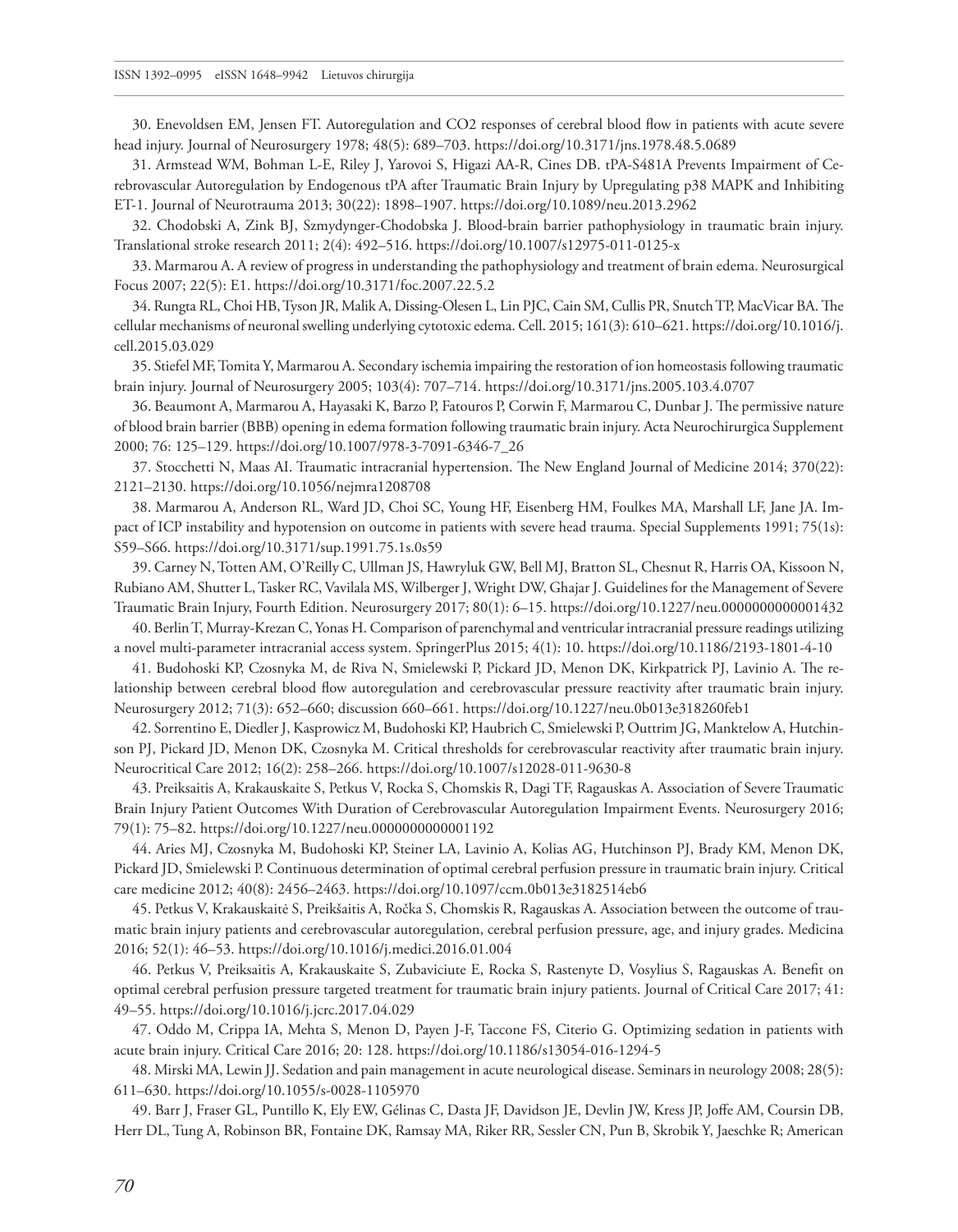College of Critical Care Medicine. Clinical practice guidelines for the management of pain, agitation, and delirium in adult patients in the intensive care unit. Critical Care Medicine 2013; 41(1): 263–306.<https://doi.org/10.1097/ccm.0b013e3182783b72>

50. Muizelaar JP, Wei EP, Kontos HA, Becker DP. Mannitol causes compensatory cerebral vasoconstriction and vasodilation in response to blood viscosity changes. Journal of Neurosurgery 1983; 59(5): 822–828. [https://doi.org/10.3171/](https://doi.org/10.3171/jns.1983.59.5.0822) [jns.1983.59.5.0822](https://doi.org/10.3171/jns.1983.59.5.0822)

51. Diringer MN. New trends in hyperosmolar therapy? Current opinion in critical care 2013; 19(2): 77–82. [https://doi.](https://doi.org/10.1097/mcc.0b013e32835eba30) [org/10.1097/mcc.0b013e32835eba30](https://doi.org/10.1097/mcc.0b013e32835eba30)

52. Thongrong C, Kong N, Govindarajan B, Allen D, Mendel E, Bergese SD. Current Purpose and Practice of Hypertonic Saline in Neurosurgery: A Review of the Literature. World Neurosurgery 2014; 82(6): 1307–1318. [https://doi.org/10.1016/j.](https://doi.org/10.1016/j.wneu.2013.02.027) [wneu.2013.02.027](https://doi.org/10.1016/j.wneu.2013.02.027)

53. Froelich M, Ni Q, Wess C, Ougorets I, Hartl R. Continuous hypertonic saline therapy and the occurrence of complications in neurocritically ill patients. Critical Care Medicine 2009; 37(4): 1433–1441. [https://doi.org/10.1097/](https://doi.org/10.1097/ccm.0b013e31819c1933) [ccm.0b013e31819c1933](https://doi.org/10.1097/ccm.0b013e31819c1933)

54. Burgess S, Abu-Laban RB, Slavik RS, Vu EN, Zed PJ. A Systematic Review of Randomized Controlled Trials Comparing Hypertonic Sodium Solutions and Mannitol for Traumatic Brain Injury: Implications for Emergency Department Management. The Annals of Pharmacotherapy 2016; 50(4): 291–300. <https://doi.org/10.1177/1060028016628893>

55. Rickard AC, Smith JE, Newell P, Bailey A, Kehoe A, Mann C. Salt or sugar for your injured brain? A meta-analysis of randomised controlled trials of mannitol versus hypertonic sodium solutions to manage raised intracranial pressure in traumatic brain injury. Emergency Medicine Journal: EMJ 2014; 31(8): 679–683. <https://doi.org/10.1136/emermed-2013-202679>

56. Li M, Chen T, Chen SD, Cai J, Hu YH. Comparison of Equimolar Doses of Mannitol and Hypertonic Saline for the Treatment of Elevated Intracranial Pressure After Traumatic Brain Injury: A Systematic Review and Meta-Analysis. Medicine (Baltimore) 2015; 94(17): e736. <https://doi.org/10.1097/md.0000000000000668>

57. Bullock MR, Chesnut R, Ghajar J, Gordon D, Hartl R, Newell DW, Servadei F, Walters BC, Wilberger JE; Surgical Management of Traumatic Brain Injury Author Group. Surgical management of acute epidural hematomas. Neurosurgery 2006; 58(3 Suppl): S7–15; discussion Si-iv. <https://doi.org/10.1227/01.neu.0000210363.91172.a8>

58. Bullock MR, Chesnut R, Ghajar J, Gordon D, Hartl R, Newell DW, Servadei F, Walters BC, Wilberger JE; Surgical Management of Traumatic Brain Injury Author Group. Surgical management of acute subdural hematomas. Neurosurgery 2006; 58(3 Suppl): S16–24; discussion Si-iv. <https://doi.org/10.1227/01.neu.0000210364.29290.c9>

59. Bullock MR, Chesnut R, Ghajar J, Gordon D, Hartl R, Newell DW, Servadei F, Walters BC, Wilberger J; Surgical Management of Traumatic Brain Injury Author Group. Surgical management of traumatic parenchymal lesions. Neurosurgery 2006; 58(3 Suppl): S25–46; discussion Si-iv. <https://doi.org/10.1227/01.neu.0000210365.36914.e3>

60. Cooper DJ, Rosenfeld JV, Murray L, Arabi YM, Davies AR, D'Urso P, Kossmann T, Ponsford J, Seppelt I, Reilly P, Wolfe R. Decompressive craniectomy in diffuse traumatic brain injury. The New England Journal of Medicine 2011; 364(16): 1493–1502.<https://doi.org/10.1056/nejmoa1102077>

61. Honeybul S, Ho KM, Lind CR. What can be learned from the DECRA study. World Neurosurg. 2013; 79(1): 159–161. <https://doi.org/10.1016/j.wneu.2012.08.012>

62. Hutchinson PJ, Kolias AG, Timofeev IS, Corteen EA, Czosnyka M, Timothy J, Anderson I, Bulters DO, Belli A, Eynon CA, Wadley J, Mendelow AD, Mitchell PM, Wilson MH, Critchley G, Sahuquillo J, Unterberg A, Servadei F, Teasdale GM, Pickard JD, Menon DK, Murray GD, Kirkpatrick PJ. Trial of Decompressive Craniectomy for Traumatic Intracranial Hypertension. New England Journal of Medicine 2016; 375(12): 1119–1130.<https://doi.org/10.1056/nejmoa1605215>

63. Nwachuku EL, Puccio AM, Fetzick A, Scruggs B, Chang YF, Shutter LA, Okonkwo DO. Intermittent versus continuous cerebrospinal fluid drainage management in adult severe traumatic brain injury: assessment of intracranial pressure burden. Neurocritical Care 2014; 20(1): 49–53.<https://doi.org/10.1007/s12028-013-9885-3>

64. Lozier AP, Sciacca RR, Romagnoli MF, Connolly ES Jr. Ventriculostomy-related infections: a critical review of the literature. Neurosurgery 2008; 62 Suppl 2: 688–700. <https://doi.org/10.1227/01.neu.0000316273.35833.7c>

65. Clifton GL, Jiang JY, Lyeth BG, Jenkins LW, Hamm RJ, Hayes RL. Marked protection by moderate hypothermia after experimental traumatic brain injury. Journal of cerebral blood flow and metabolism: official journal of the International Society of Cerebral Blood Flow and Metabolism 1991; 11(1): 114–121.<https://doi.org/10.1038/jcbfm.1991.13>

66. Henderson WR, Dhingra VK, Chittock DR, Fenwick JC, Ronco JJ. Hypothermia in the management of traumatic brain injury. A systematic review and meta-analysis. Intensive Care Medicine 2003; 29(10): 1637–1644. [https://doi.org/10.1007/](https://doi.org/10.1007/s00134-003-1848-2) [s00134-003-1848-2](https://doi.org/10.1007/s00134-003-1848-2)